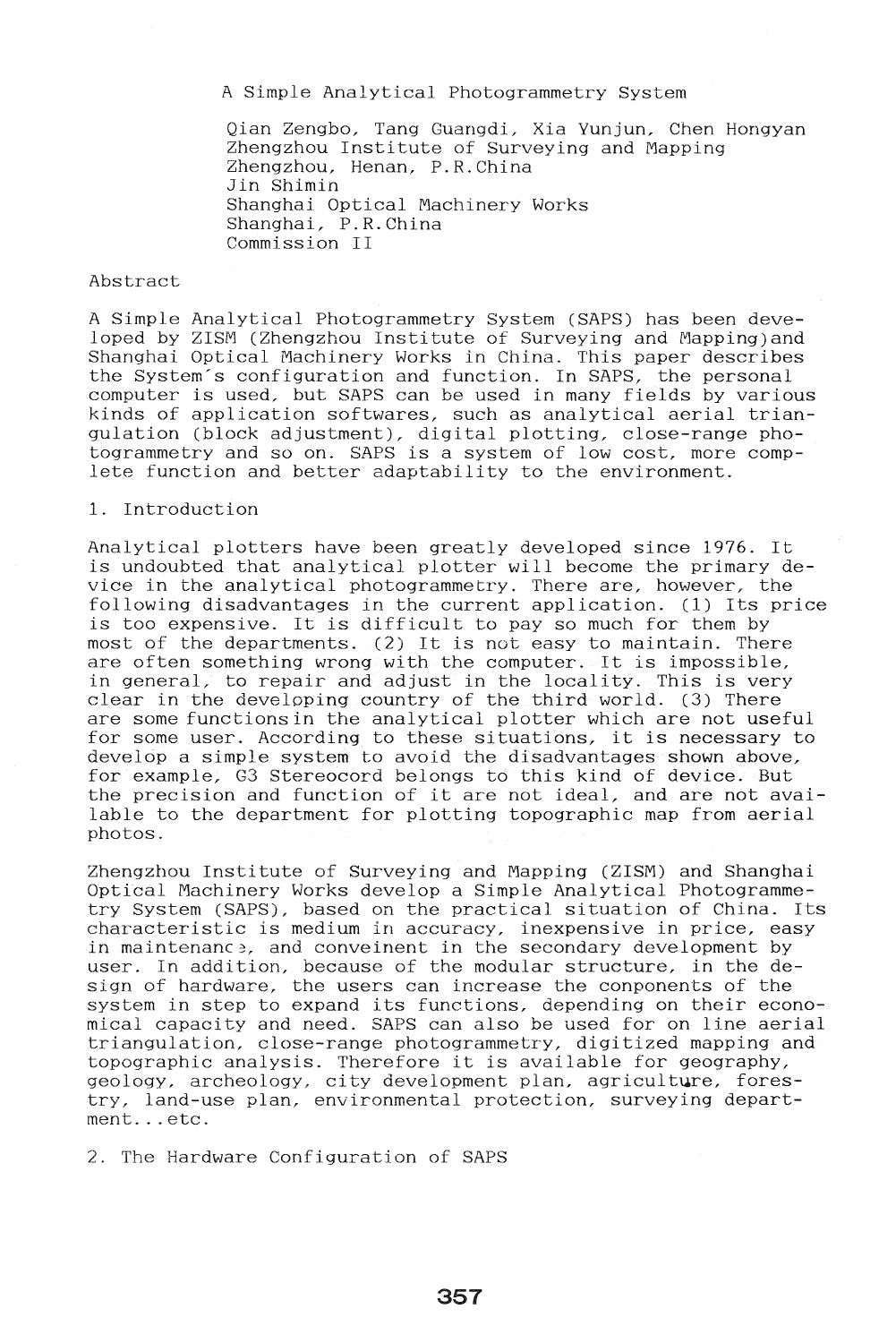The hardware configuration of SAPS, as shown in Fig. 1. consists of stereocomparator, special interface, micro-computer and plotter.



Fig.1.

# Measuring Unit

The measuring unit of SAPS is stereocomparator HCL23-X, produced by Shanghai Optical Machinery Works. It is a small type of instrument and provided with better perfomance of vibration-proof, so it can be used in vehicle. The configuration of it is shown in Fig.2.



Fig.2. Stereocomparator HCL23-X

Specifications of stereocomparator HCL23-X  $\frac{1}{240^{mm}}$   $\frac{240^{mm}}{240^{mm}}$ , Rotation  $\pm 15^{\circ}$ Focus random Photo Material: paper prints, positive and negative transparencies Taking conditions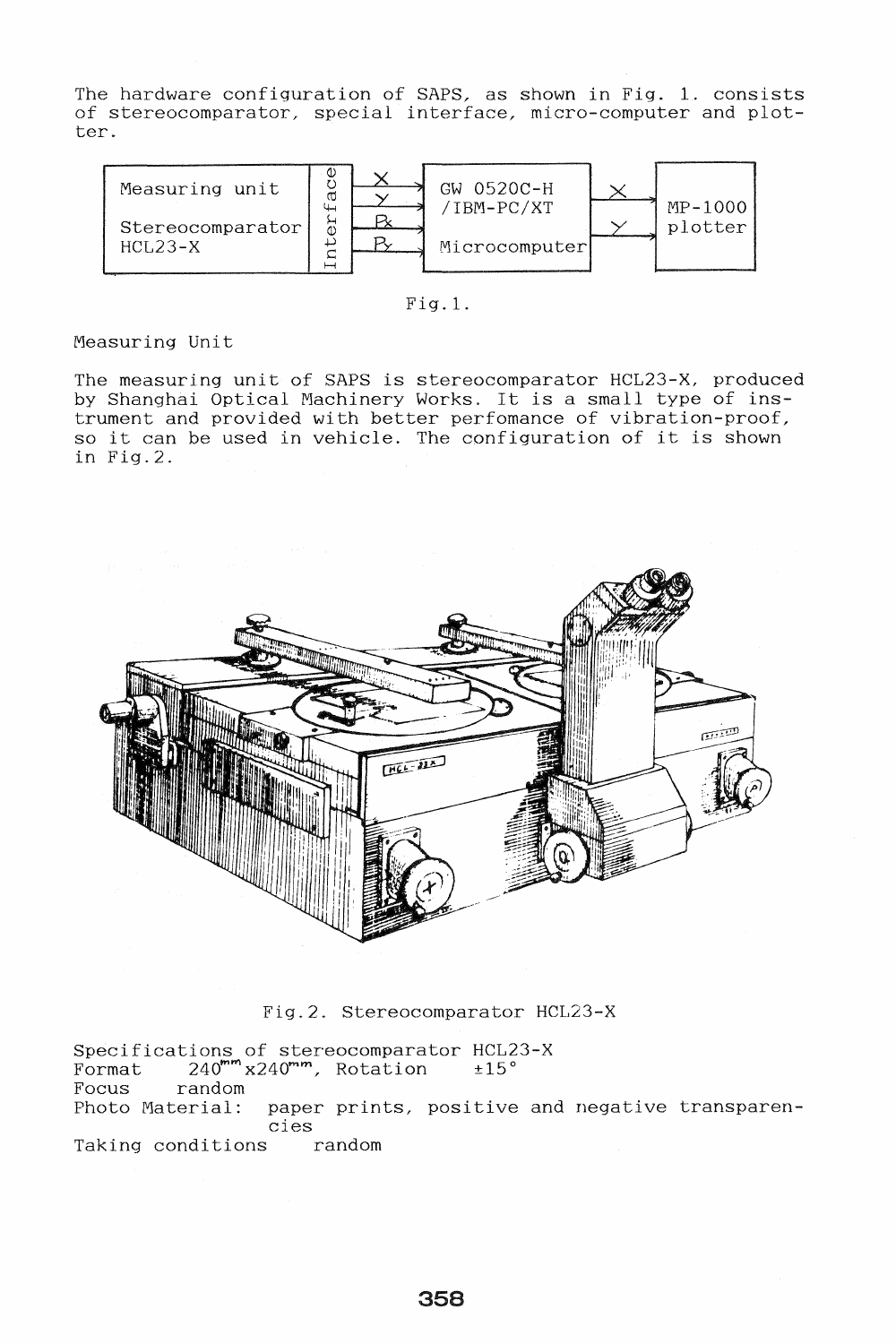Measuring range  $X$ ,  $\overline{Y}$  250<sup>mm</sup> Horizontal parallax Px Vertical parallax Py<br>uring accuracy  $+7^{4m}$ Measuring accuracy  $-5^{mm}$   $\sim$  + 125 $^{mm}$  $±30<sup>mm</sup>$ Observation system Magnification  $8^{\times}$  and 12.5<sup>X</sup> Field diameter  $20^{mm} (8^{\times})$ ,  $15^{mm} (12.5^{\times})$ Size  $800^{mm}$  x560 $^{mm}$ x320 $^{mm}$ 

In stereocomparator HCL23-X, there is an *AID* converter. Four measurements, after *AID* converting,are transferred to the microcomputer via the special interface.

It is also considered in designing that some drive units such as servo-motor may be mounted to meet further demands of increasing the driver circuit for the measuring units by the microcomputer.

#### Microcomputer

Based on the following two factors, inexpensive cost and easy maintance. IBM *PC/XT* microcomputer and its compatible computer, such as GW0520C-H, are adopted. This kind of microcomputer is used widely in the world, almost allover the world. It is inexpensive in price and easy to maintain.

The main technical data of Great Wall 0520C-H (made by China Great Wall Computer Group Corp.) are shown in the following: CPU Inter S088, RAM 512KB 704KB, Coprocessor 8087 (option), 20MKB hard disk,360KB 2 floppy disks and disk operation system GWC DOS.

Plotter

Plotter is provided according to the need of user. In the general design department, the plotter such as type MP-I000 plotter can be provided. Its step length is 0.05". The diameter of the plotting pen may be  $0.1^{mm} \sim 0.5^{mm}$ , and picture format A3.

3. Software

Microcomputer GW 0520C-H is provided with disk operation system GW C DOS. The system can process simultaneously Chinese and English character and has a better environment for the user.

All the application softwares are written with Fortran language, and a better man-machine interaction function is offered. In order to control a wide variety of softwares, there are special management programs for analytical point positioning and plotting.

The software package of analytical aerial triangulation

It consists of data input program, associated support program, and three block adjustment programs: Z18M Program of Aerial Triangulation by Strip (Z1PAT-S), 2ISM Program of Aerial Triangulation by independent model (ZIPAT-M), and 2ISM Program of Aerial Triangulation by bundle (ZIPAT-B).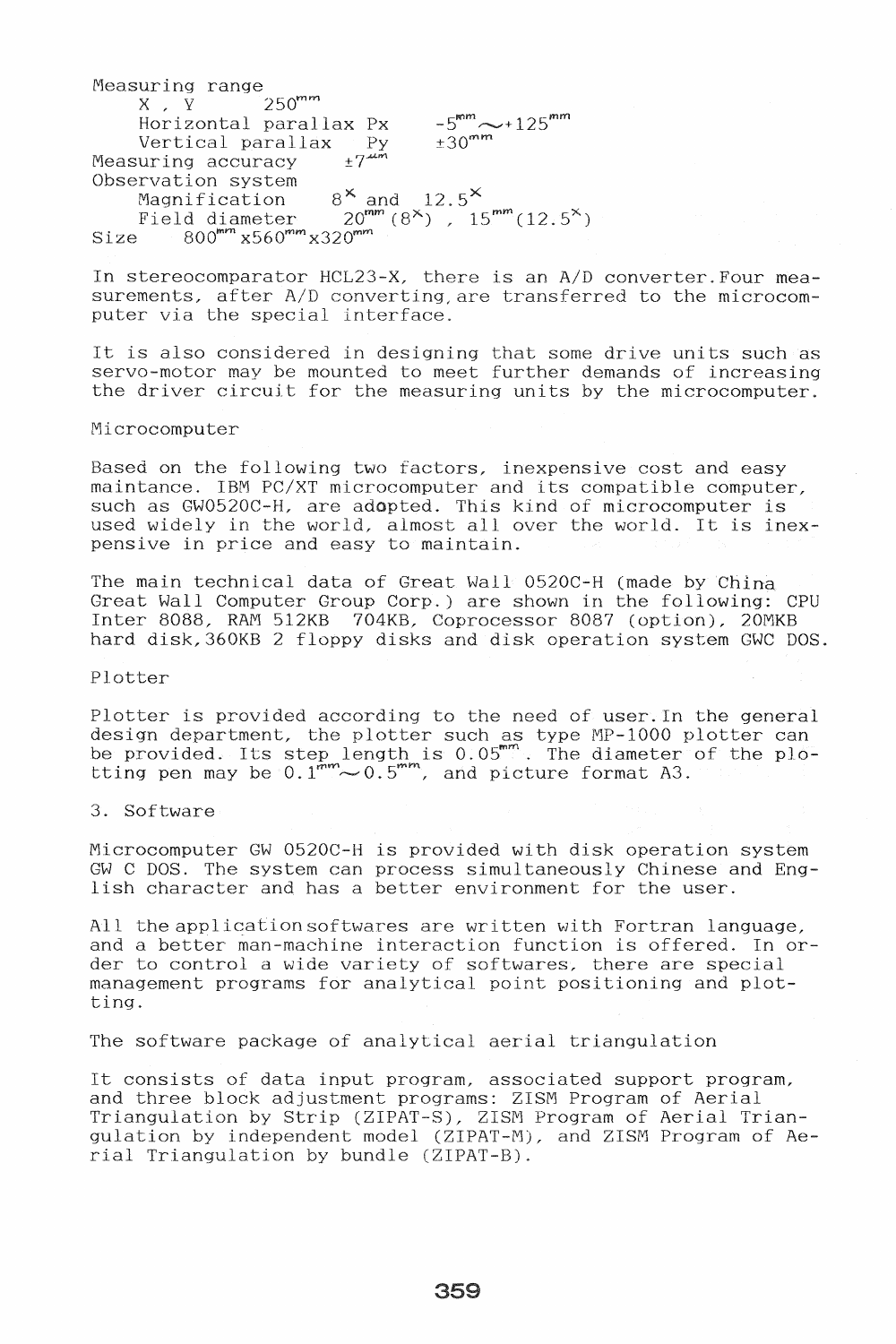Data input program is used to input the initial data, informations and observations, in which there are information input program, the input program of the coordinates of field control point and the photo observations input program(involving on line and off line mode).

The associated support program is used to assist the photogrammetry.lt consists of the program of revising and printing informations and data, the edge match program between the adjacent blocks, the projective coordinate transformation program of contiguous six/three-degree zones and the program of printing surface of a report.

The structure and relation of various block adjustment programs are shown in Fig.3.

In order to save the space of main memory, the theory of setting up the equivalent error equations and forming the reduced normal equations directly are adopted in block adjustments. When the main memory is 640KB, the size of block is 300-400 models in strip block adjustment, 200 models in independent model adjustment, 200 photos in bundle block adjustment. There are two models in bundle adjustment, with and without self-calibration.

#### Analytical Point Positioning Program

It is used in close-range photogrammetry and applies the photos by photo-theodolite. It can be used in the case of on line or off line. This program also adopts the theory of free net adjustment and can use the relative control conditions in the object space such as distance, angle... etc. and has the function of self-calibration.

## Simple Plotting Program

This program is used for analytical plotting by picket-point method, which is widely used in the municipal planning in China.

In addition, there is a special calibration program for stereocomparator to improve the accuracy of measurements. The calibrated parameters are put into the hard disc automatically, and can be used in data pre-processing to refine the photo coordinates of points.

## 4. Conclusion

It should be noted that in SAPS there has been the better function of point positioning and the fine case of the secondary development has been offered for users. In order to meet the requirements of digital plotting, the application development must be further expanded. In hardwares the function of clearing vertical parallax automatically will be increased, and then the SAPS will become a work station for getting topographic informations by pairs of photos. In software it is important to improve the functions of digital plotting and topographic analysis.